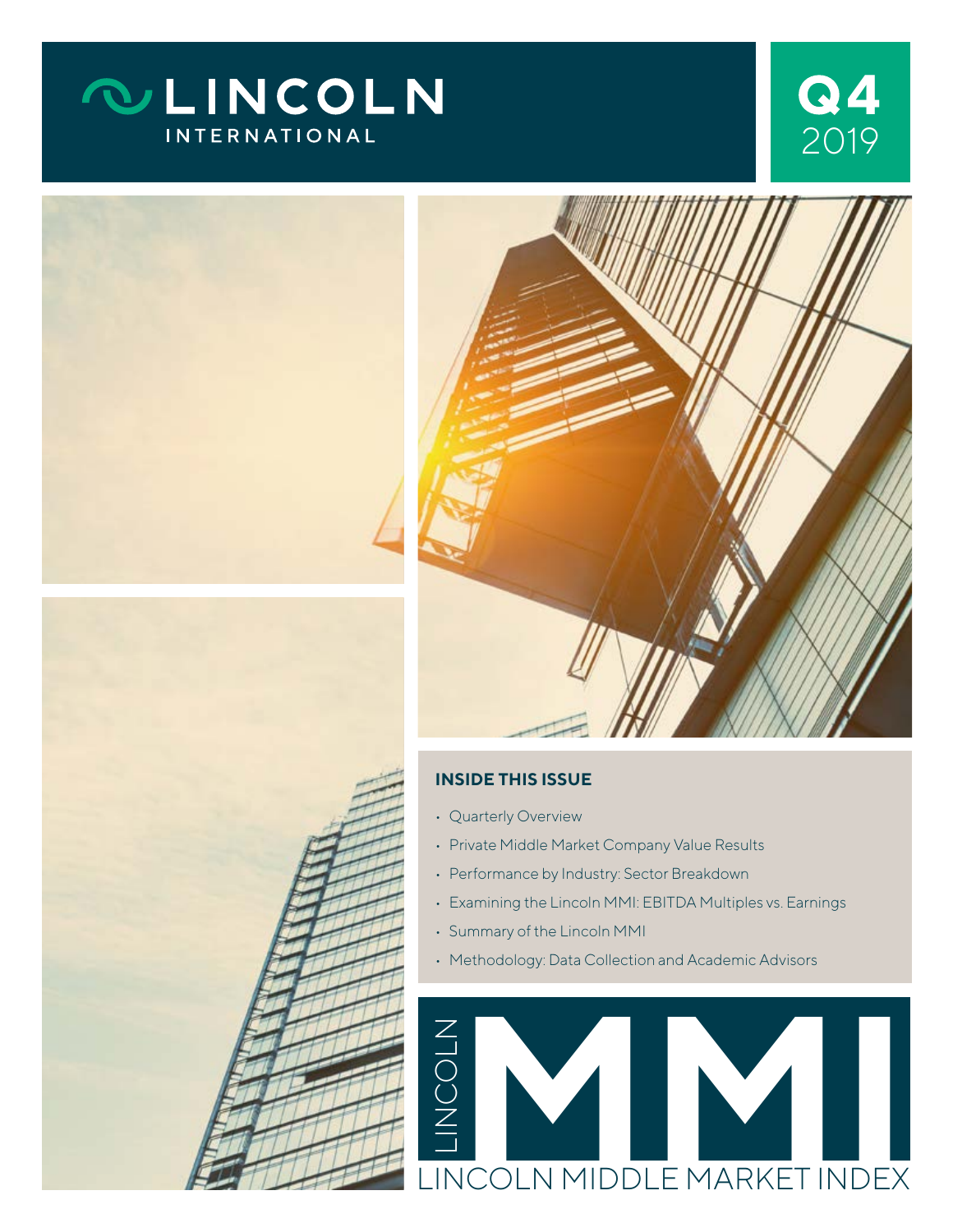

## **OVERALL GROWTH AMONG PRIVATE** MIDDLE MARKET COMPANIES REMAINS ROBUST, BUT INDUSTRY RESULTS VARY SIGNIFICANTLY

Lincoln International's 10th edition of the Lincoln Middle Market Index (Lincoln MMI) reveals that in Q4 2019, middle market enterprise values increased 1.7%, compared to an 7.3% increase for enterprise values of S&P 500 companies. Although earnings improved for both sets of companies, S&P 500 valuation multiples increased materially whereas the increase in middle market valuation multiples was less pronounced, the opposite of the prior quarter's results but consistent with the greater volatility of public company multiples. Enterprise value growth by industry became increasingly disparate during 2019 as investors favored non-cyclical, high cash flow industries

#### About the Lincoln Middle Market Index

The Lincoln MMI is a first-of-its-kind index measuring changes in the enterprise values of private middle market companies over time - and a barometer of the performance of private middle market companies generally. The Lincoln MMI enables private equity firms and other investors to benchmark how private company investments are performing against peers, and how this performance correlates to the S&P 500.

Lincoln designed the Lincoln MMI to solve this problem by measuring the quarterly change in enterprise values for private middle market companies primarily owned by private equity firms. Enterprise value ("EV") is the sum of a company's equity value and debt

#### **QUARTERLY OVERVIEW**

- Tenth Edition: Covers Q4 2019
- Measures quarterly changes in the enterprise values of approximately 475 middle market companies, based on a population of over 1,800 companies primarily owned by private equity firms
- Analyzes the impact from the change in company earnings versus market valuation multiples
- Assess the change in value for six industry sectors

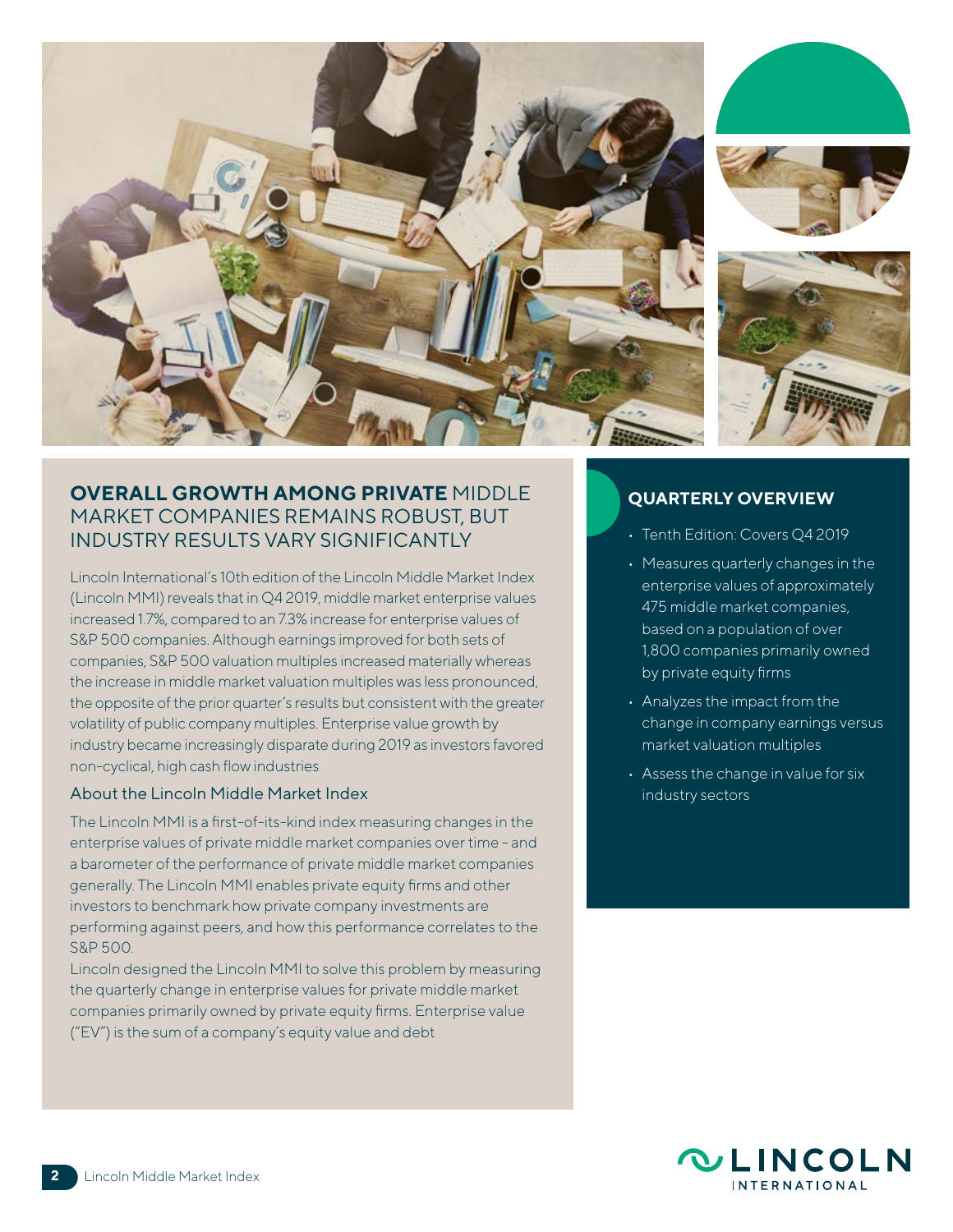# RESULTS: **Valuations continued to increase in Q4 2019 for both the S&P 500 EV & Lincoln MMI**



**NOTE:** Both the Lincoln MMI and S&P 500 EV returns above reflect enterprise values) (S&P 500 EV excludes financial companies for which enterprise value is generally not meaningful; including such companies produces similar result)

|                       |              | <b>QoQ YoY</b> |
|-----------------------|--------------|----------------|
| Lincoln MMI           | $1.7\%$ 8.0% |                |
| <b>S&amp;P 500 EV</b> |              | 7.3% 24.6%     |

Starting at a value of 10,000 as of March 31, 2014, the Lincoln MMI increased by 43.6% cumulatively to 14,355, as of December 31, 2019.

The Lincoln MMI grew at a compound annual growth rate of 6.5% since inception as compared to 9.9% for the enterprise values of the S&P 500.

Over the past year, the Lincoln MMI increased by 8.0% whereas enterprise values of the S&P 500 increased by 24.6% as the S&P 500 outpaced the Lincoln MMI this quarter. The S&P had its strongest year since the inception of the Lincoln MMI in part due to the recovery from the volatility of Q4 2018.

The Lincoln MMI shows that middle market enterprise values remain less volatile than those of the S&P 500; the Lincoln MMI's volatility is less than half that of the S&P 500 EV index as multiples have tended to be more stable than public company multiples. As a result, the Sharpe Ratio, which measures excess return per unit of risk, of the Lincoln MMI is superior to that of the S&P 500 EV index

While both indexes since inception show relatively comparable growth in enterprise values, private equity owned companies traditionally have more leverage than public companies and, therefore, generate relatively greater equity gains.



2019

**4**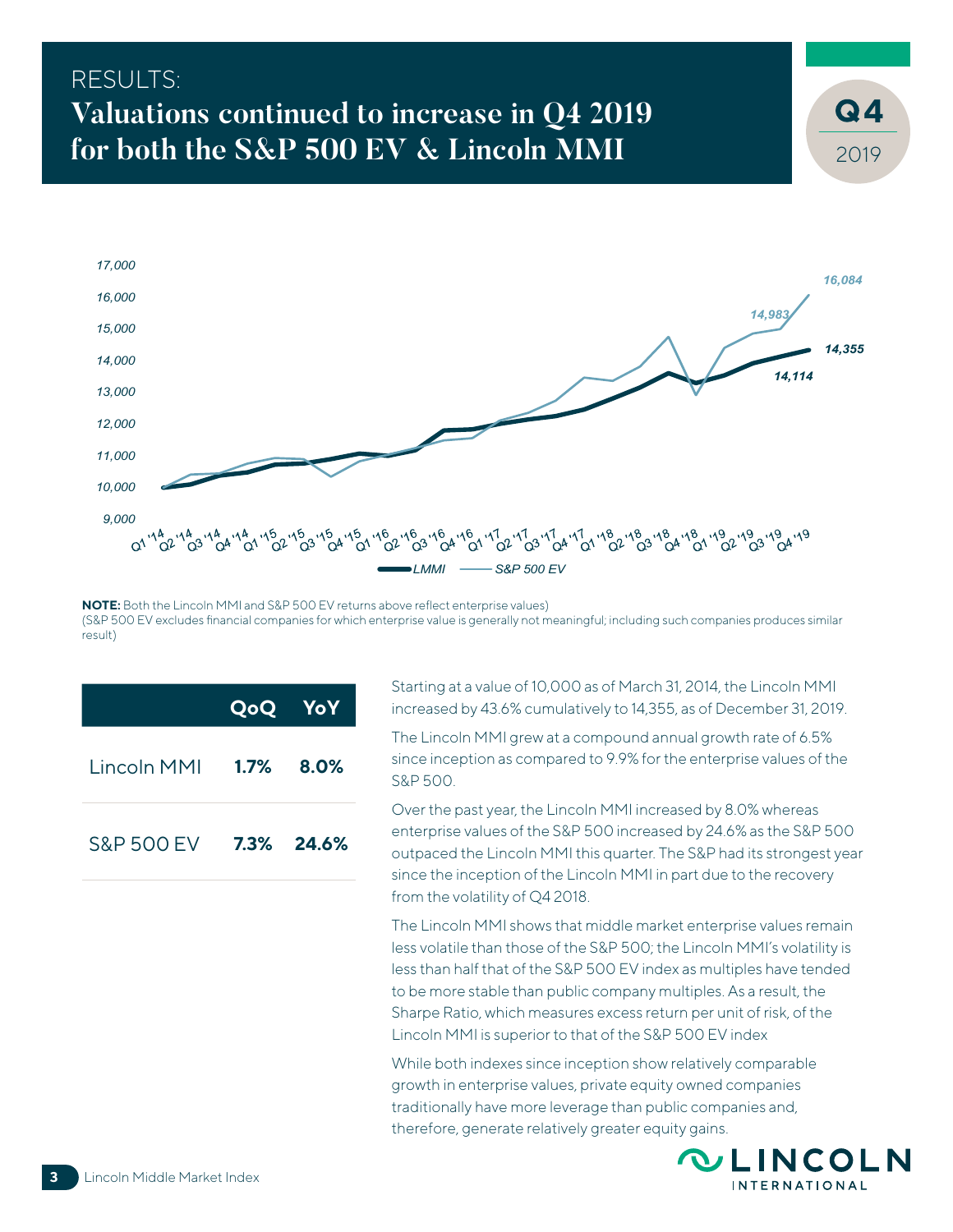# SECTOR BREAKDOWN: **The disparity between cyclical and non-cyclical industries expanded materially in 2019**



|              | QoQ                 | YoY            |
|--------------|---------------------|----------------|
| Bus Services | $1.4\%$             | 10.3%          |
| Consumer     |                     | $0.2\%$ (1.6%) |
| Energy       | $(3.4\%) (0.1\%)$   |                |
| Healthcare   |                     | $3.0\%$ 16.6%  |
| Industrials  | $(2.1\%)$ $(5.7\%)$ |                |
| Technology   | 1.5%                | 9.2%           |

The disparity in enterprise value growth between high cash flow industries as compared to more cyclical industries became increasingly apparent in Q4 and throughout 2019. Cash flow rich industries of business services, healthcare, and technology have sustained EV multiples well above long-term historical averages.

An analysis of fundamental performance illustrates that even while more than half of portfolio companies are growing revenue and EBITDA across Lincoln's proprietary database, the magnitude of earnings growth, as tracked in Lincoln's proprietary database, has slowed in four of the last six quarters. Moreover, positive revenue and EBITDA growth trends can be isolated to higher cash flowing industries such as technology, healthcare and business services, whereas a lower or even negative growth can be observed in cyclical industries such as industrials and energy

Healthcare had its strongest year since 2014 as a result of both strong fundamental performance as well as multiple expansion. The healthcare segment experienced multiple expansion of about half a turn and 8.4% year-over-year revenue growth in Q4 2019, the strongest revenue growth of any segment and nearly 3% better than the next segmentas growth slows.



2019

**4**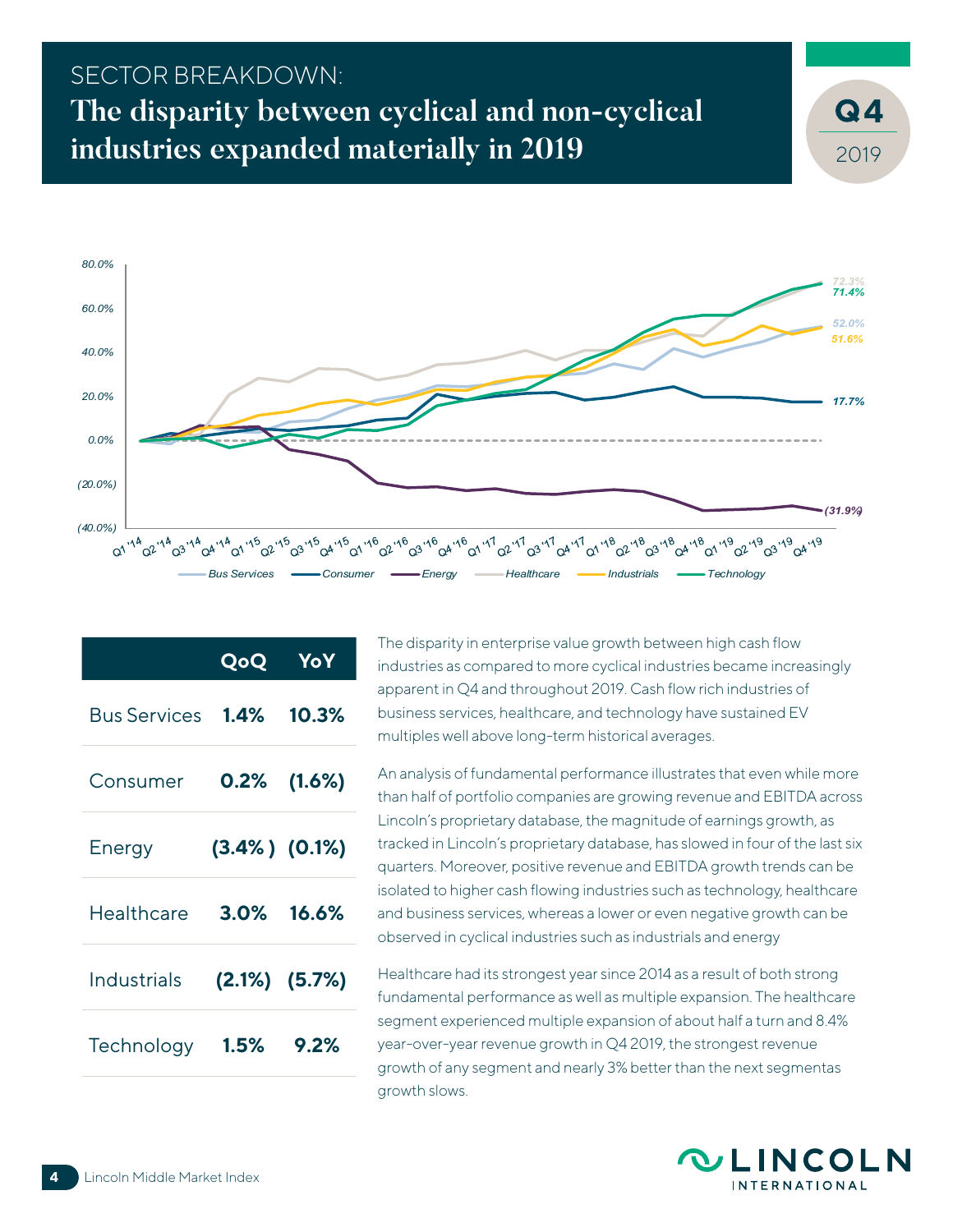# EXAMINING THE LINCOLN MMI: **Examining the Lincoln MMI - EBITDA Multiples versus Earnings**



# **20%+**

Expansion of Lincoln MMI valuation multiples since Q1 2014 The grey line in Graph 3 indicates the quarterly change in Lincoln MMI enterprise values; this change is based on changes in performance (i.e., EBITDA) combined with the change in EBITDA multiples.

Despite notable multiple contraction in Q4 2018, middle market valuation multiples have increased by 20%+ since the inception of the Lincoln MMI in Q1 2014. Throughout 2019, enterprise value growth in the middle market was driven relatively equally by multiple expansion and EBITDA growth.

However, multiple expansion was far more pronounced for public companies in Q4 2019. Earnings also grew for S&P 500 companies in each quarter of 2019 as they did for the middle market, but earnings growth was a far more negligible contributor to enterprise value growth for S&P 500 companies.

Professor Steve Kaplan, Neubauer Distinguished Service Professor of Entrepreneurship and Finance at the University of Chicago Booth School of Business, who assists and advises Lincoln on the Lincoln MMI stated, "Consistent with our prior observations, the public markets was predominantly driven by higher valuation multiples whereas the middle market's performance continues to be largely driven by earnings growth."



2019

**4**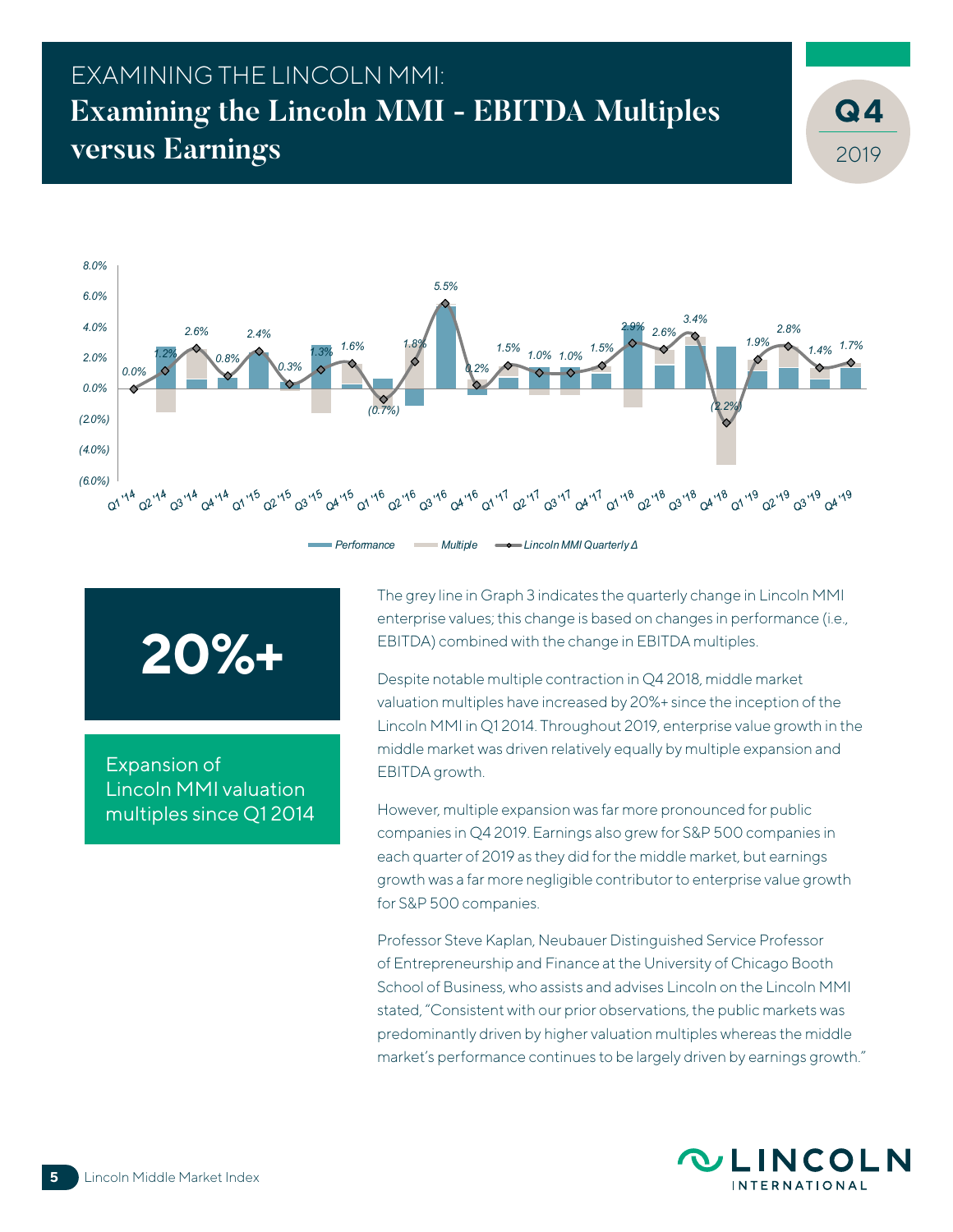# SUMMARY:<br>The Lineals MML **The Lincoln MMI**



#### INDUSTRY BREAKDOWN ON AN ENTERPRISE VALUE BASIS:

- A material bifurcation has developed between the performance of non-cyclical, high cash flow businesses in Technology, Healthcare, and Business Services which have grown by 8.8% over the last year compared to the performance of cyclical, lower-margin businesses in Consumer, Energy, and Industrials which have shrunk over the last year.
- The Consumer industry remains the largest drag on overall middle market performance given it constitutes ~20% of the Lincoln MMI and has declined in enterprise value in three of the last four quarters demonstrating the negative impacts of higher tariffs and lower retail traffic

## OBSERVATIONS:

- Since its inception in Q1 2014, the Lincoln MMI has shown that middle market enterprise value multiples have been less volatile than public company multiples and that earnings, which have grown for both public and private companies in every quarter since early 2017, are the primary factor driving long term value creation
- Multiple expansion was far more pronounced in Q4 2019 for public companies than for middle market companies driving the S&P 500 EV's strongest year since the inception of the Lincoln MMI.

## ENTERPRISE VALUE RESULTS :

- The Lincoln MMI enterprise value index increased 1.7% for Q4 2019 versus 7.3% for the S&P 500. Over the last year, the S&P 500 EV outperformed the Lincoln MMI, increasing by 24.6% whereas the Lincoln MMI increased by 8.0%.
- In spite of numerous economic wide exogeneous events, such as tariffs and Brexit, middle market companies, in general, continue to persevere and perform well; given how late in the year the coronavirus epidemic occurred, its economic impact relative to US middle market companies had not yet been felt by the end of 2019.
- Middle market fundamentals remain as strong as ever; the percentage of companies reporting year-over-year EBITDA growth reached a record high in Q4 2019.

## THE LINCOLN MMI:

- Enables investors in private companies, including private equity firms, to benchmark their investments against their peers and the S&P 500 on both enterprise value and equity value bases;
- Demonstrates that middle market private companies generate returns comparable to major public stock market indices with less volatility;
- Offers many unique valuation insights into the fair value of private companies for a wide array of stakeholders and investors; and
- Represents a significant enhancement to the information available to investors in private companies.

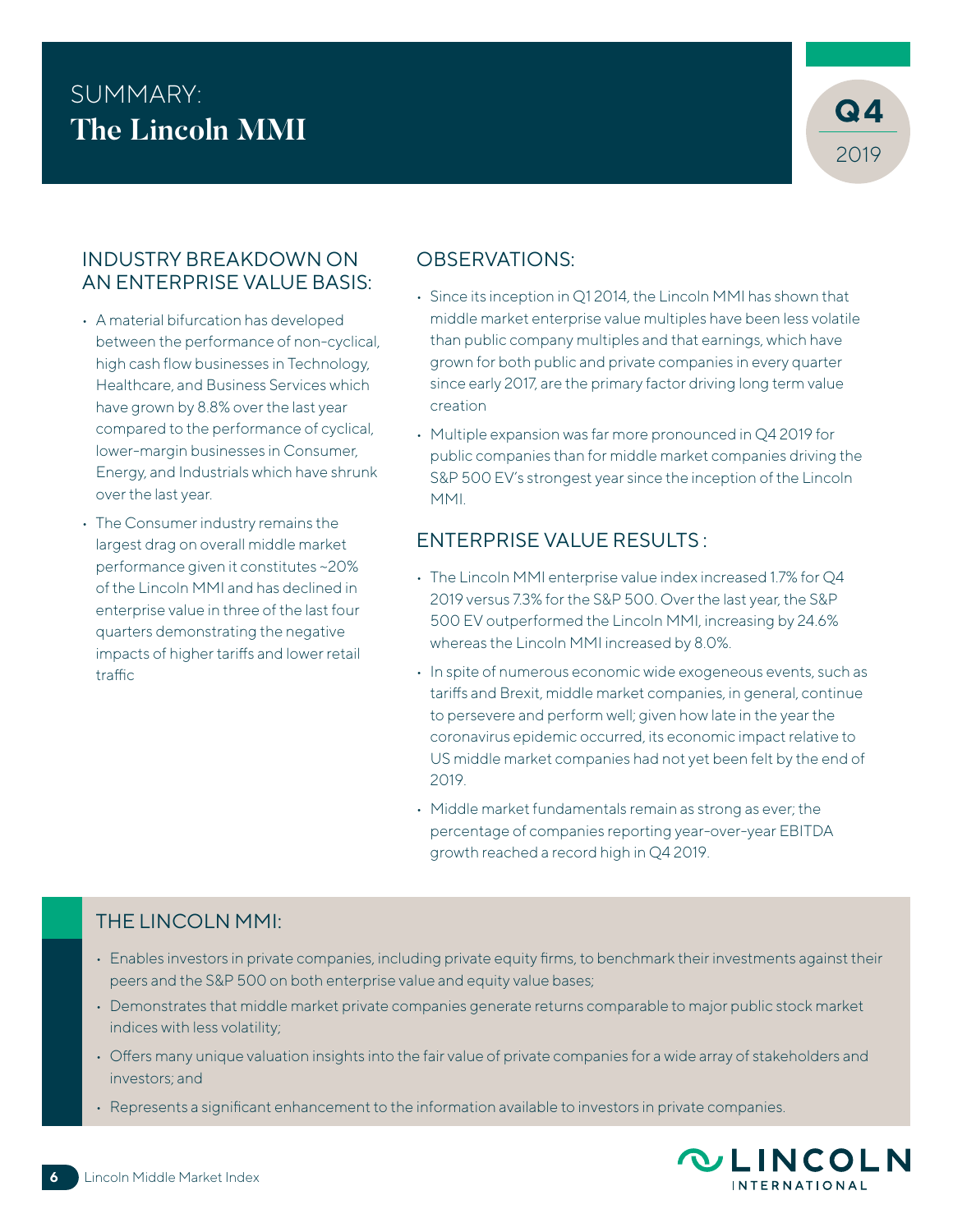

### SOURCE OF DATA AND SAMPLE SIZE

On a quarterly basis, Lincoln determines the enterprise fair value of over 1,800 portfolio companies for approximately 100 sponsors (i.e., private equity groups and lenders to private equity groups). These portfolio companies report quarterly financial results to the sponsor or lender. Lincoln obtains this information and determines the appropriate enterprise value multiple so as to compute the enterprise value in accordance with the fair value measurement principles of generally accepted accounting principles. In assessing enterprise value, Lincoln relies on well accepted valuation methodologies such as the market approach and income approach considering each company's historical and projected performance and other qualitative and quantitative factors. Finally, each valuation is then vetted by auditors, company management, boards of directors and regulators. Upon concluding each quarterly valuation cycle, Lincoln aggregates the underlying financial performance and enterprise value data for analysis.

To construct the Lincoln MMI, Lincoln selects a subsection of the companies valued each quarter, including companies each generating earnings before interest, taxes, depreciation and amortization of less than \$100.0 million, disregarding venture-stage businesses and non-operating entities, such as special purpose entities that own real estate and specialty finance assets.

*For more information, visit [www.lincolninternational.com/services/valuations-and-opinions/lincolnmmi](http://www.lincolninternational.com/services/valuations-and-opinions/lincolnmmi
)*

**1,800+**

Portfolio Companies are evaluated by Lincoln on a quarterly basis to determine their Enterprise Fair Value **~100**

Sponsors participate in Lincoln MMI i.e. Private Equity Groups & lenders to Private Equity Groups

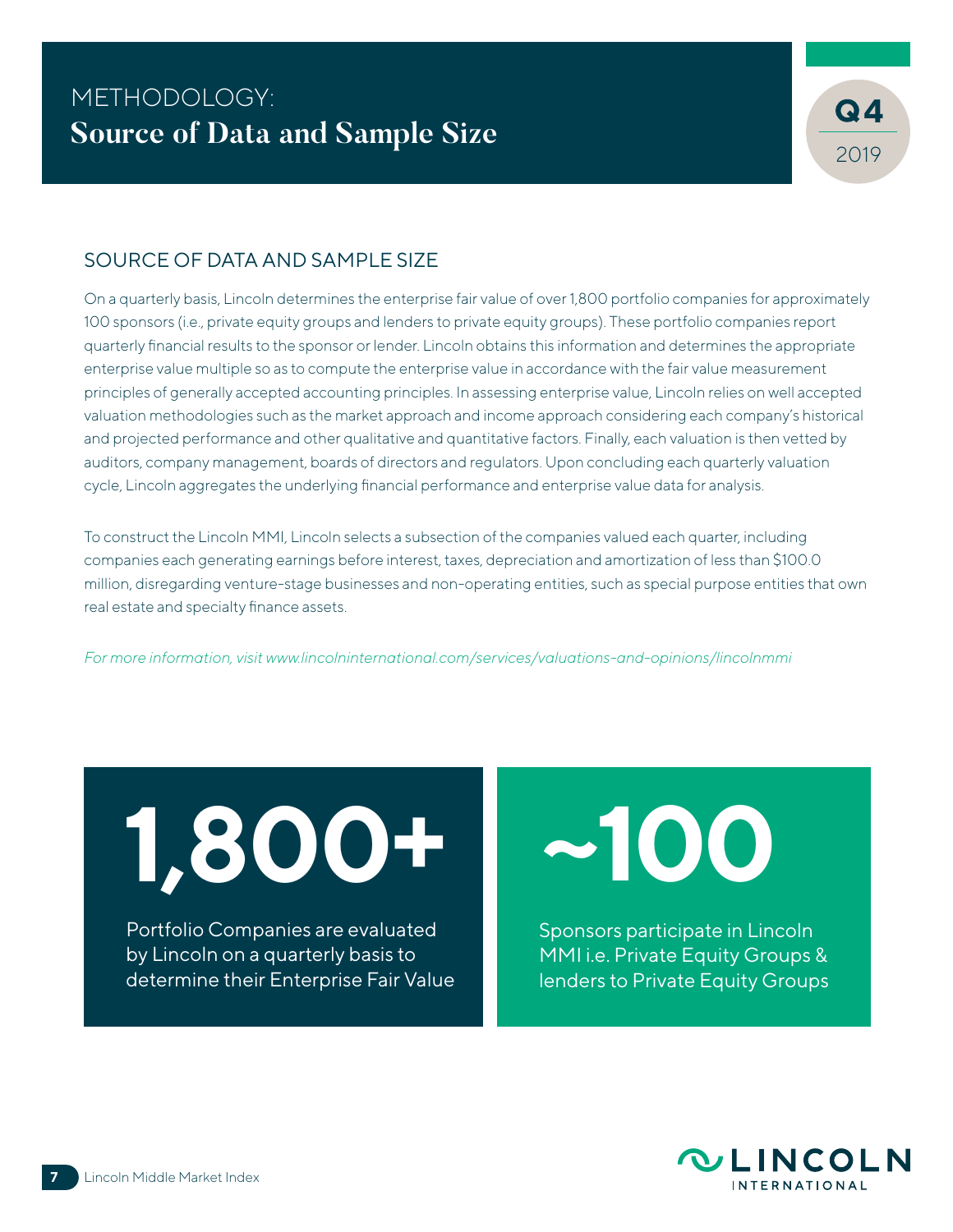

## PROFESSOR STEVEN KAPLAN

Professor Steven Kaplan is the Neubauer Distinguished Service Professor of Entrepreneurship and Finance at the University of Chicago Booth School of Business. Professor Kaplan conducts research on issues in private equity, venture capital, entrepreneurial finance, corporate governance and corporate finance. He has published papers in a number of academic and business journals. Kaplan is a research associate at the National Bureau of Economic Research and an associate editor of the Journal of Financial Economics. Kaplan teaches advanced MBA and executive courses in entrepreneurial finance and private equity, corporate finance, corporate governance, and wealth management. BusinessWeek named him one of the top 12 business school teachers in the country. Kaplan serves on the boards of Morningstar, Zayo Group and the Illinois Venture Capital Association. He has been a member of the faculty since 1988..

Professor Kaplan received his A.B., summa cum laude, in Applied Mathematics and Economics from Harvard College and earned a Ph.D. in Business Economics from Harvard University.

#### PROFESSOR MICHAEL MINNIS

Professor Michael Minnis is an Associate Professor of Accounting at the University of Chicago Booth School of Business. Professor Minnis studies the role of accounting information in allocating investment efficiently by both management and capital providers, the use of financial reporting in mitigating information opacity issues of privately-held firms, and the interplay within management in the production and use of financial information. His research includes identifying unique data and methods to empirically examine issues in a novel way.

Professor Minnis received his Ph.D. from the University of Michigan and his B.S. from the University of Illinois, where he graduated with Highest Honors.